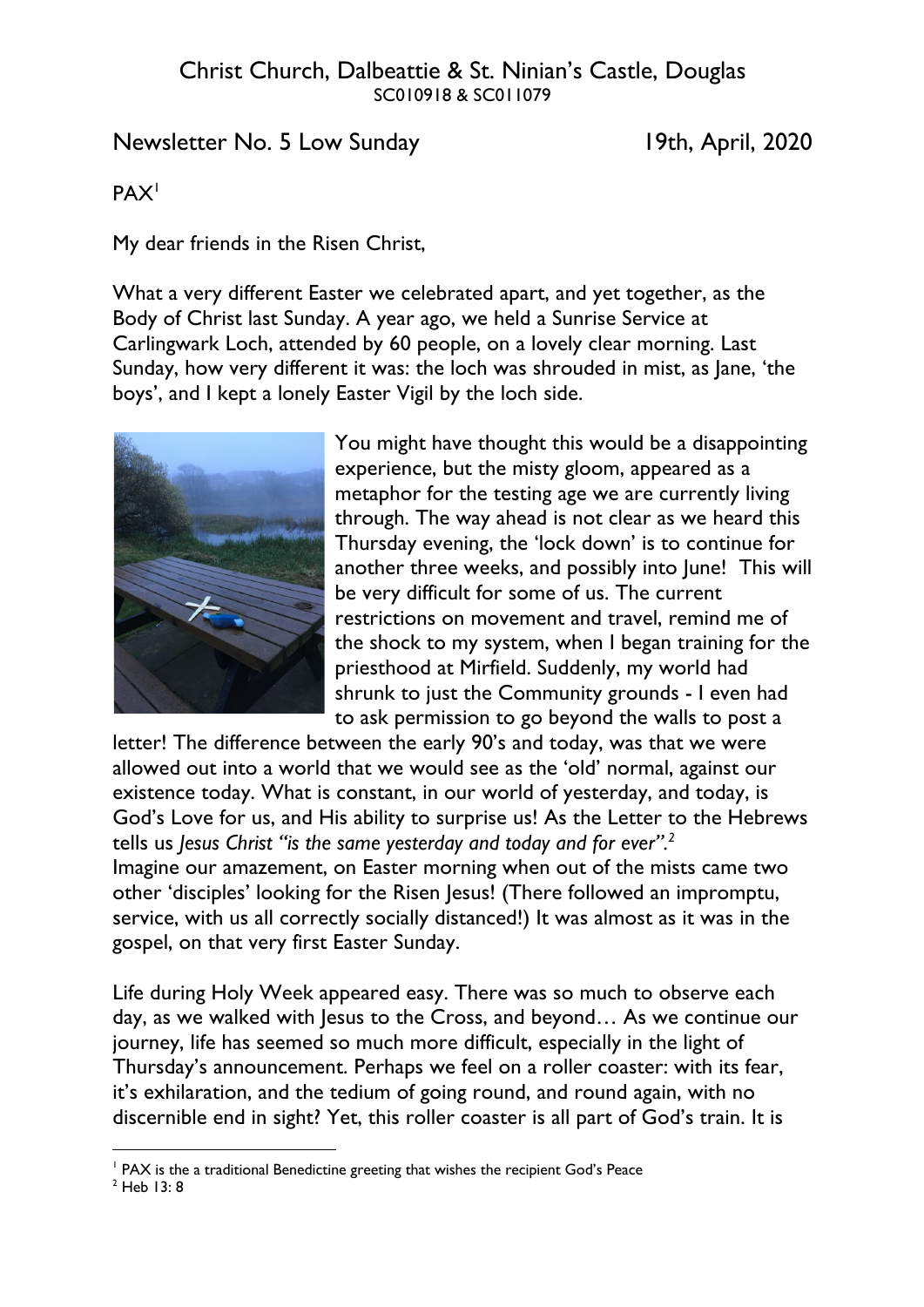the express train of our lives that will transport us directly to Paradise. On Saturday next week we will celebrate the Feast of St.Mark. In Mark's gospel the Parable of the Sower (4: 1-9) we hear how only three seeds are lost. The sower sows thousands of seeds and yet only three are lost! One fell on the path, another on rocky ground, and the last fell among thorns and weeds. All the rest fall in good soil. Our life may seem truly difficult, if not boring, but we would do well to remember this parable. It is spring, the season for sowing seed. This year God has given you and I the opportunity to grow (the Gk word for this is *auxano* it is used only once in Mark's Gospel at Mk 4:8. It means to grow, to increase, inward Christian growth $3$ ). God is giving you and me, indeed the world, the time to take stock, and reappraise our lives. Time may hang heavy when the usual distractions of life are removed from us, and we may fear what the future will bring. Just as the sown seed doesn't have to do anything to grow, it just lets the natural process take it's course. So it is with you and I! *<sup>16</sup> …it depends not on human will or exertion, but on God who shows mercy… 17For the scripture says… 'I have raised you up for the very purpose of showing my power in you, so that my name may be proclaimed in all the earth.' <sup>4</sup>* We may have stopped (or some of us may be working harder than ever before), but God's work in you and I is unstoppable. His kingdom will bring us the gifts of Peace and Joy in the Holy Spirit. We must be disciplined in prayer, study and patience.

I would like to finish by quoting from a new anthology of poetry by my favourite poet Fiona Sampson:



*Dry season in the heart you have to pray although you can't*

*but still the valves of the magnolia wrench themselves upwards5*

<sup>&</sup>lt;sup>3</sup> https://www.biblestudytools.com/lexicons/greek/nas/auxano.html Strong' No 837

<sup>4</sup> Romans 9: 16,17

<sup>&</sup>lt;sup>5</sup> Wild Equinox VI from Come Down by Fiona Sampson, Corsair Poetry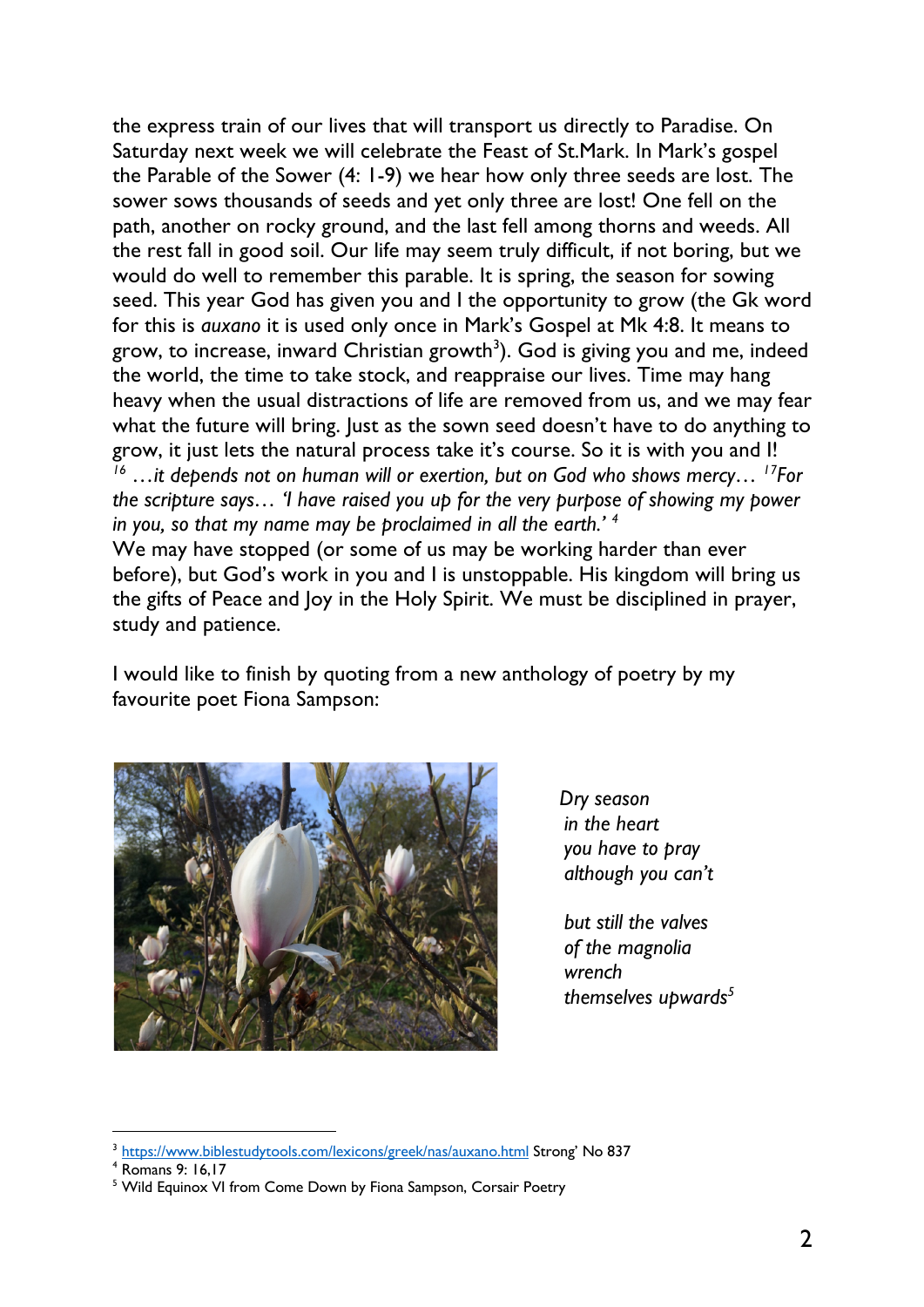The Magnolia trees are budding and straining heavenwards. Let us emulate them and always have God's kingdom before us.

For a number of our community 'Lockdown' is a permanent feature of their lives. Please do keep them in your prayers at this time and always. If you know who I am referring to perhaps you could phone or write to them. For this is their normal reality.

Wishing you every blessing in the Risen Lord.

Yours in Christ

Christopher Rector

-----------------------------------------------------

Keith Dennison, from Christ Church, sent this poem to share with you:

Then said Jesus, Father, forgive them; for they know not what they do. Luke 23:34



*Father forgive, and so forgiveness flows; Flows from the very wound our hatred makes, Flows through the taunts, the curses and the blows, Flows through our wasted world, a healing spring, Welling and cleansing, washing all the marks Away, the scores and scars of every wrong.*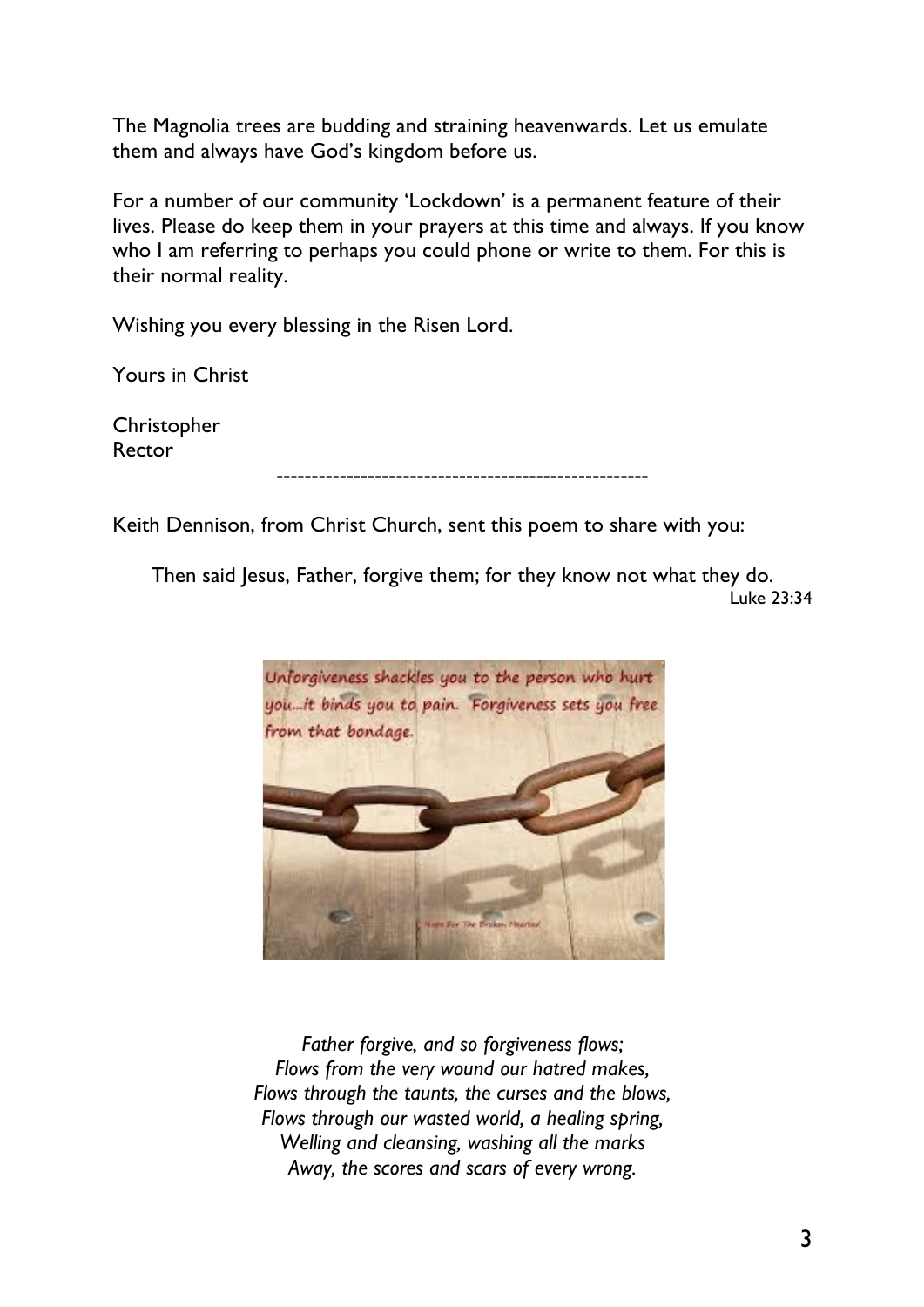*Forgiveness flows to where we need it most: Right in the pit and smithy of our sin, Just where the dreadful nails are driven in, Just where our woundedness has done its worst. We know your cry of pain should be a curse, Yet turn to you and find we have been blessed. We know not what we do, but Heaven knows For every sin on earth, forgiveness flows.*

Malcolm Guite

# The Daily Prayer Offices

https://www.scotland.anglican.org/spirituality/prayer/daily-offices/

It is an important part of the tradition and spiritual life of the Scottish Episcopal Church that prayer is offered throughout the day. Set times of prayer, called the Office, are set aside for this purpose. Clergy are obliged, by reason of the vows they make, to pray at least the Offices of Morning and Evening Prayer and should also offer Compline (Night Prayer). Others are invited to join this round of devotion and praise, to strengthen their own spiritual life with God.

The Offices may be prayed either alone or in Church with others.

Each day, the Offices will be available on this page. Morning Prayer is made available from 6am, Evening Prayer after Midday for use later in the afternoon and Night Prayer from 6pm.

#### **Prayer Chain**

Prayer is perhaps the only help we can give to people in need throughout the world. Please consider joining our growing 'Prayer Chain'.

Contact Sandra Walsh tel.01557 331596 email sandrawalshkbt@yahoo.com.

#### **17th April RIP Dunlop Ewart**

His casket was placed in the Columbarium at St. Ninian's on Friday May he Rest in Peace.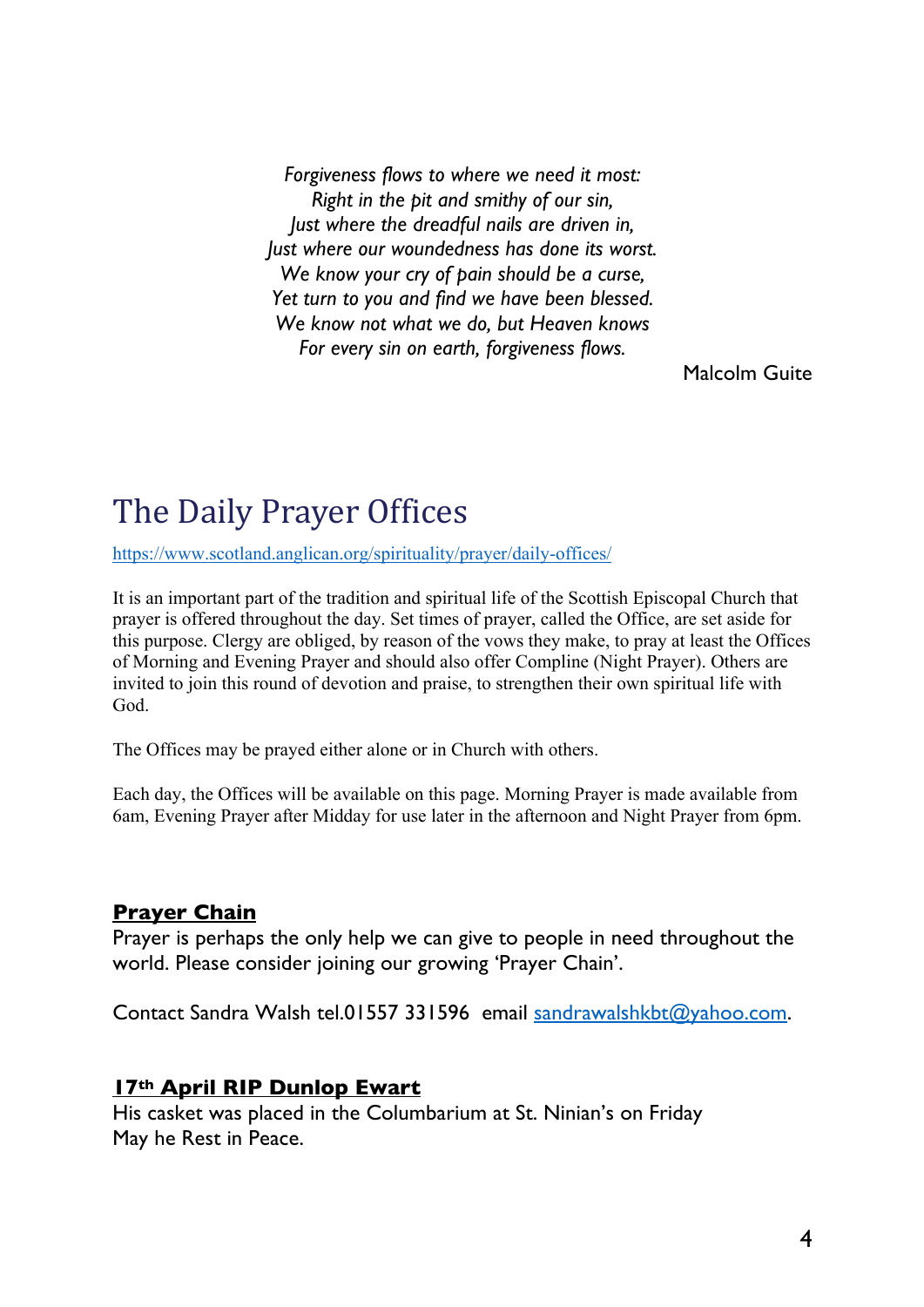## **Congratulations to Francis & Jean Turnbull on their 60th Wedding Anniversary**



Opera free Downloads

Those of you that enjoy opera may to sign up for these free downloads at:

https://operadepot.com/pages/sign-up-for-updates-and-free-downloads

Prayer Themes for Wc. 12<sup>th</sup>, April

| Our Church Community, Diocese, and Province     |
|-------------------------------------------------|
| The NHS, our local surgeries, and all at DGRI   |
| For those affected by the Coronavirus           |
| Our local community, key workers & volunteers.  |
| Bothwell House, Hanover House, Carlingwark Care |
| Home, Barlochan House Care Home, Munchies Park  |
| House, and Alma McFadyen Care Centre            |
| The Government, and all in authority            |
| Refugees throughout the world                   |
| Guidance of the Holy Spirit, and ourselves.     |
|                                                 |